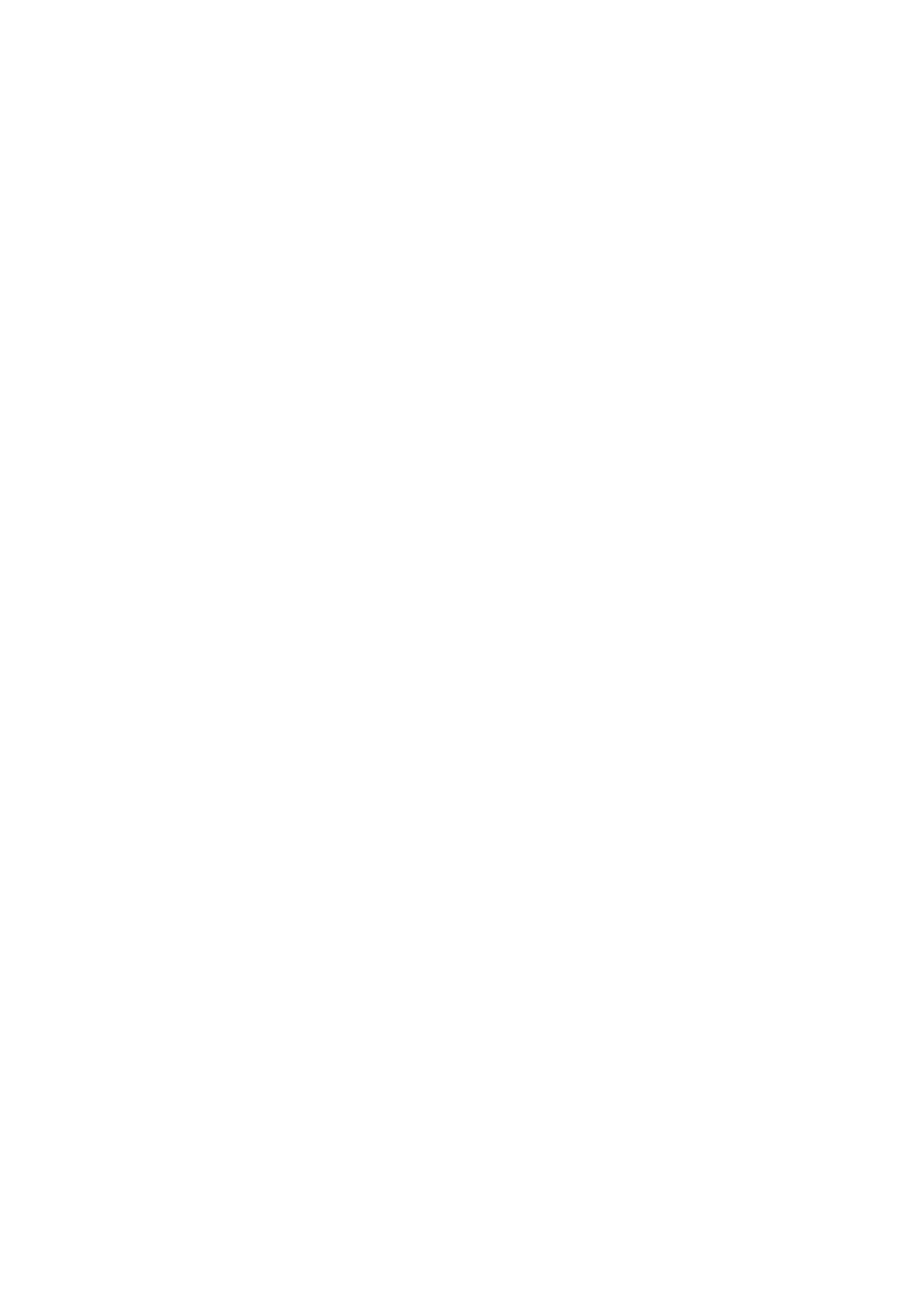# **CONTENTS**

| Preamble                                                          |    |
|-------------------------------------------------------------------|----|
| <b>Suspension of Presentation</b>                                 | 3  |
| <b>The Appointment Process</b>                                    | 4  |
| Collation/Institution and Induction or Licensing and Installation | 7  |
| Appendix 1 – Patronage (Benefices) Measure 1985 (as amended)      | 8  |
| Appendix 2 – Forms                                                | 10 |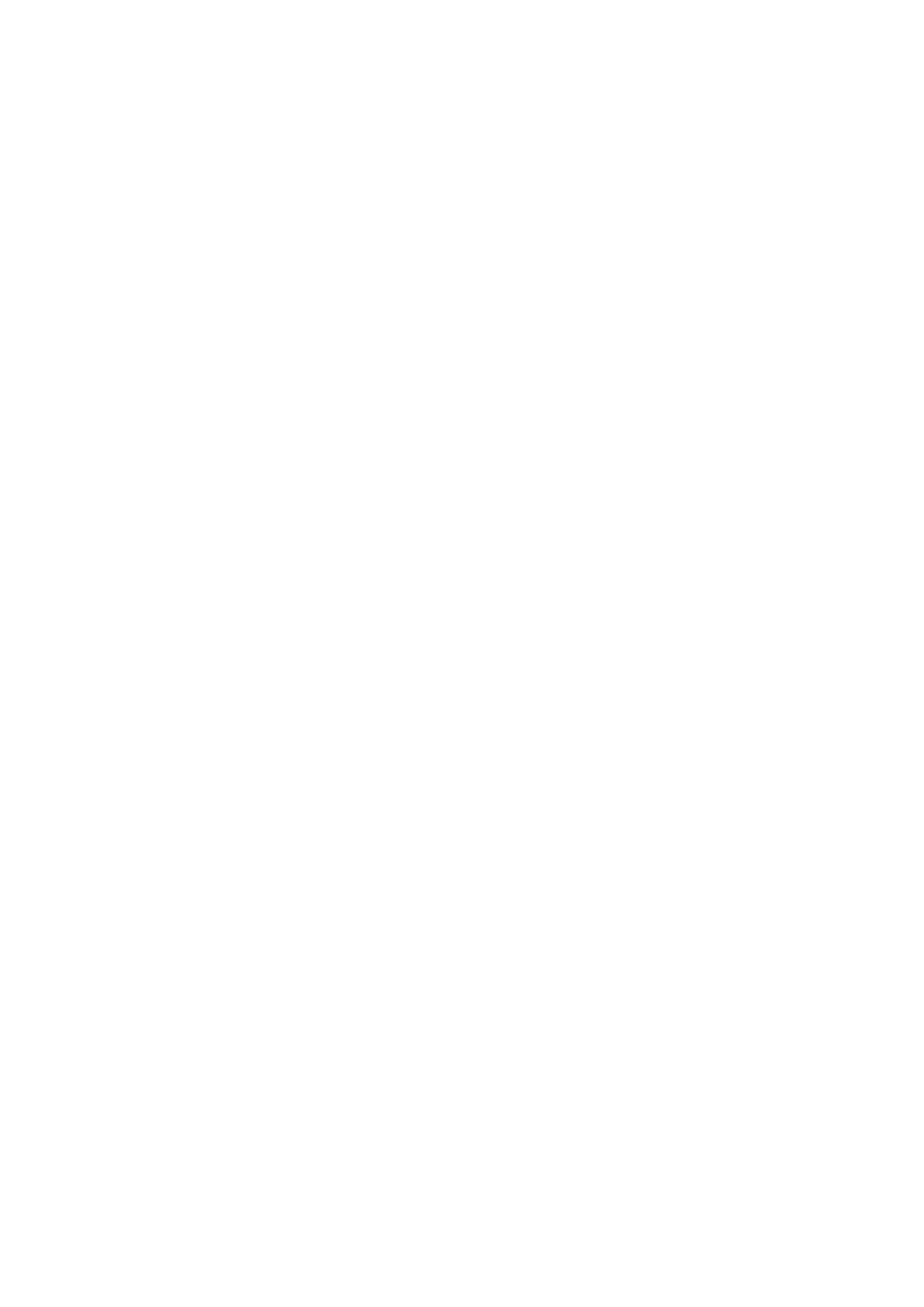## **PREAMBLE**

Every benefice in the Church of England (whether it consists of a single parish or a group of parishes) has one or more **Patrons,** whose responsibility it is to nominate a new incumbent to the Bishop when the benefice is vacant. This is called the right of presentation to a vacant benefice.

The patron may be the Crown, the Lord Chancellor, the Diocesan Bishop or another individual, the Peterborough Diocesan Board of Patronage, a college, a society or (usually in the case of a united benefice or a team ministry) a group of individuals/bodies or a special board of patronage. If more than one person or body is involved, patronage is either exercised *jointly* or *by turns* depending on the provisions of the pastoral scheme which created the (united) benefice.

Under the provisions of the Mission and Pastoral Measure 2011 the Bishop has the power to 'suspend presentation' to a vacant benefice in order to allow plans for pastoral reorganisation to be considered or implemented.

This paper describes the process of appointment used in the Diocese of Peterborough. It covers both the appointment of an incumbent, nominated by the patron(s), and of a 'priest-in-charge' when the bishop has exercised his power of suspension. As far as the PCC is concerned the processes are very similar, but different people may be involved at different stages.

Copies of all the forms referred to are to be found on the Peterborough Diocesan Registry website at **www.peterboroughdiocesanregistry.co.uk**. Patrons who do not have access to the internet should contact the Diocesan Registrar, 35 Thorpe Road, Peterborough PE3 6AG (Tel. 01733 882831 Fax. 01733 552748).

## **SUSPENSION OF PRESENTATION**

If the Bishop suspends the patron's right of presentation, an 'incumbent' (usually called a Rector or a Vicar) will not be appointed. Instead the Bishop will normally appoint a priest in charge until the suspension is lifted.

Although a priest in charge is legally different from an incumbent, the responsibilities in the parish are identical. New appointments to either office are now exercised under common tenure and most parishioners are unlikely to know that there is any distinction between them.

If presentation is suspended, the usual provisions of the Patronage (Benefices) Measure 1986 (as amended) (see appendix 1) will not apply but the Bishop will endeavour to follow the spirit of the Measure and consult the Patron, the Rural Dean, and the Lay Chair as well as the people of the parish in the process of making an appointment.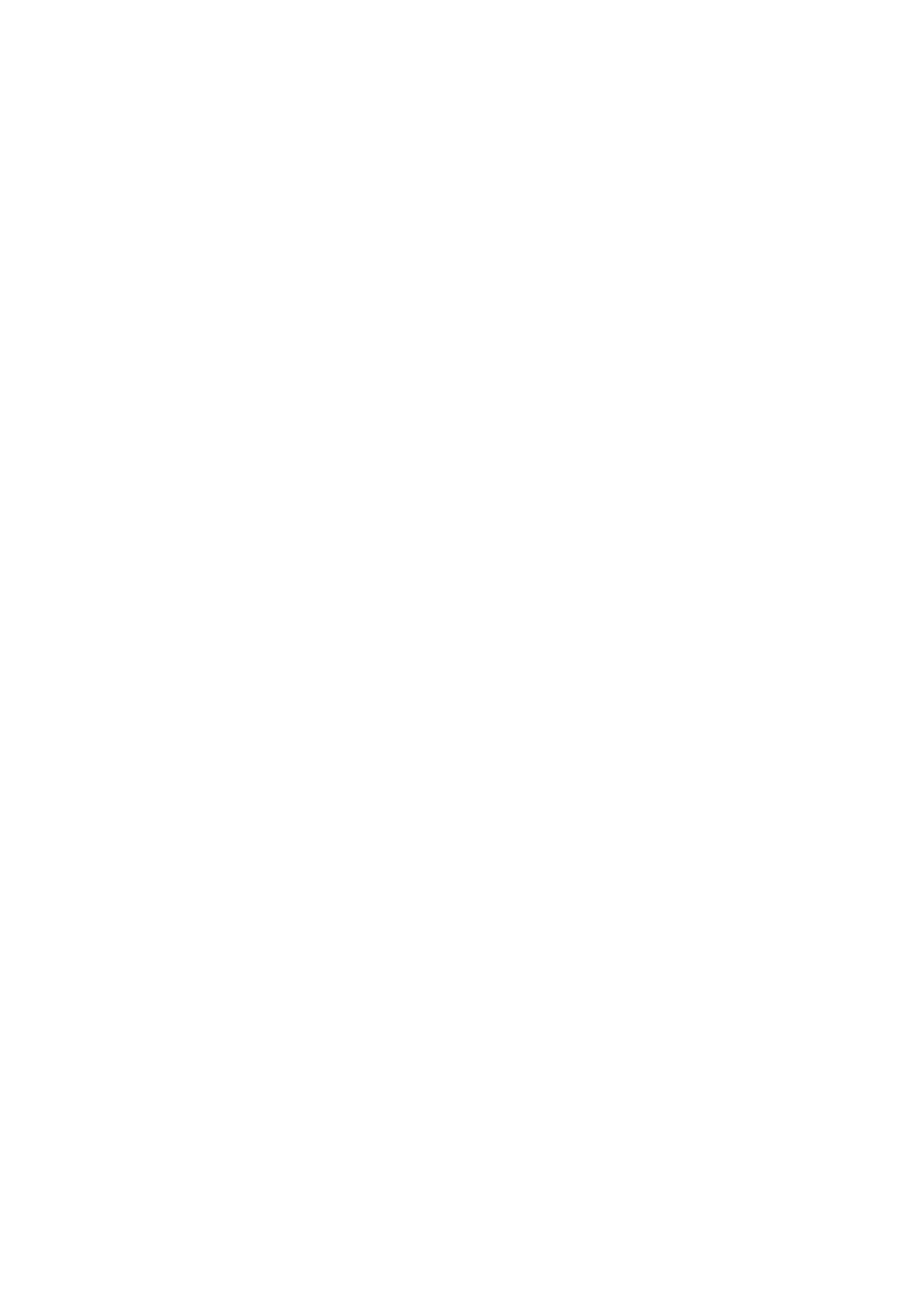## **THE APPOINTMENT PROCESS**

## **1. Archdeacon's Visit to PCC**

When it is known that a benefice is about to become vacant, the Archdeacon will contact the PCC Secretary and/or the Churchwardens and arrange to visit the PCC to discuss the process of appointing a new Parish Priest, and the Archdeacon will normally be accompanied at this meeting by the Rural Dean. In the case of a multi-parish benefice this meeting may be with a representative group – the churchwardens and ministry team or the benefice council. The goodwill of the out-going parish priest is needed for the meeting to take place in advance of the actual vacancy but the Archdeacon would not expect that priest to be present at the meeting.

The Archdeacon will explain the process of making a new appointment, discuss the implications of 'suspension' if there is the possibility of pastoral re-organisation, and make sure that Churchwardens have copies of this booklet, and its companion *Responsibilities during a Vacancy*. The Archdeacon will also encourage the benefice to begin the process of drawing up its profile and will provide a template and notes for this purpose together with a generic statement from Bishop Donald concerning ministry in the diocese.

The meeting with the Archdeacon provides an opportunity for those present to clear up any queries they may have about the process.

## **2. Discussion at the Pastoral Committee**

Every vacancy in the diocese is considered by the relevant Archdeaconry Pastoral Committee, which will advise the Bishop about the need for suspension of presentation if there is the likelihood of pastoral re-organisation involving the benefice.

If the Pastoral Committee does not recommend suspension of presentation, the Bishop sends a formal notice of the vacancy (**Form 30**) to the Registrar, who is the 'Designated Officer' under the Patronage (Benefices) Measure 1986 (as amended). The Registrar will then send the formal notice (**Form 31** or **Form 32** in a case where the Crown is the patron – see Appendix 1) to the patron and the PCC Secretary(ies).

If the Pastoral Committee recommends suspension, The Bishop will consult the patron(s), the PCC(s), the Rural Dean and Lay Chair and decide in the light of their comments whether to act on the Committee's recommendation. The Bishop must take any representations made by these 'interested parties' into account, but the decision is his and he is not required to obtain everybody's agreement or consent.

When the Bishop issues the Notice of Suspension, he will invite the PCC(s) to prepare a profile of the benefice in exactly the same way as if an incumbent was to be appointed.

## **3. Special PCC Meeting**

When the PCC Secretary receives the Form 31/32 notice from the Registrar, arrangements should be made to call an extra-ordinary meeting of the PCC within six months of the "start date" specified in the notice. (If there is more than one parish in the benefice, this should be a joint meeting)

The meeting should: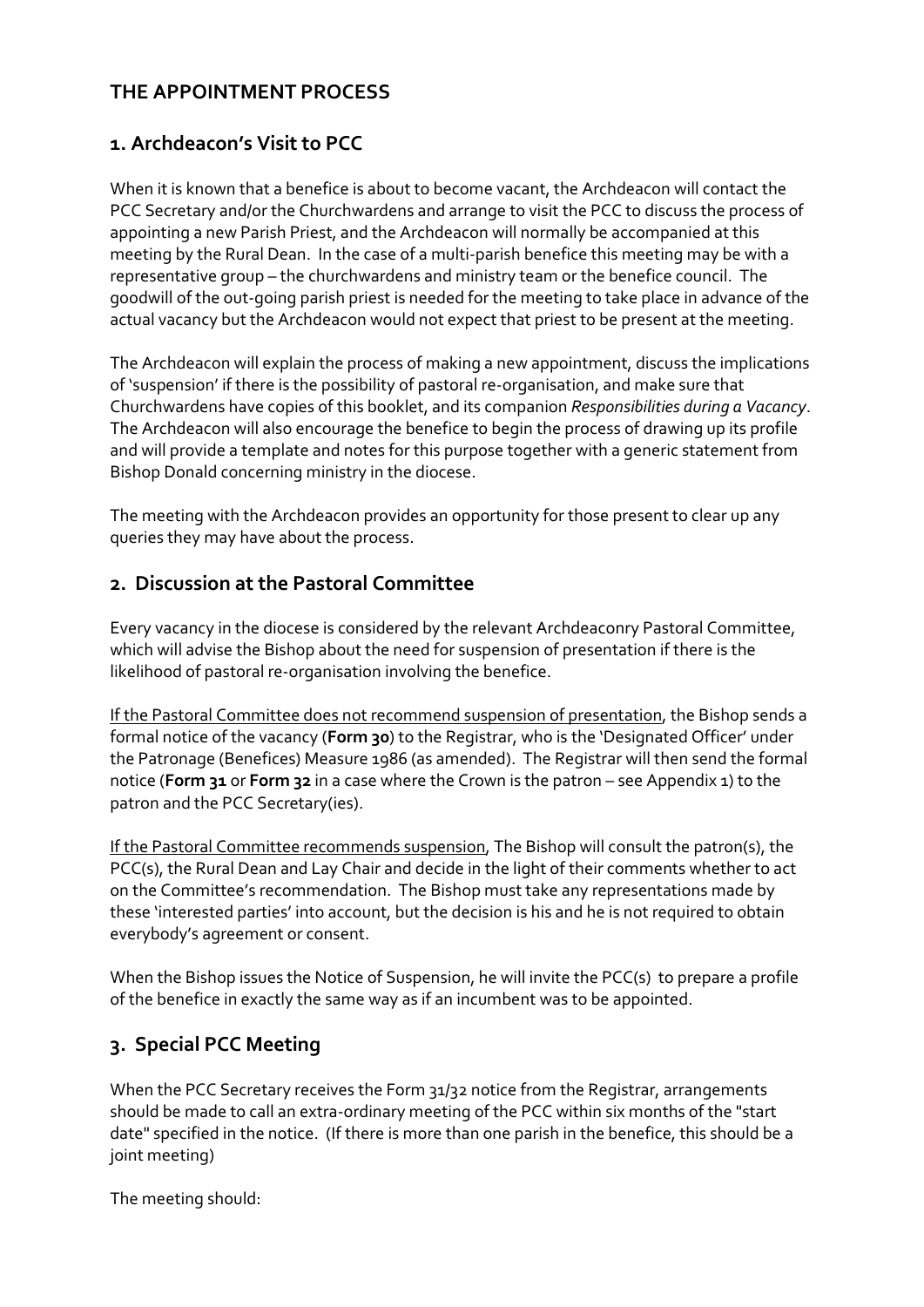- Not be attended by a member of the PCC who is the outgoing incumbent or the spouse or civil partner of the outgoing incumbent, the registered patron or the representative of the registered patron. Where the chair of the PCC is the incumbent, the vice chair shall act as chair for the purposes of the meeting
- agree the benefice profile (including the conditions, needs and traditions of the parish,
- take note of previous PCC resolutions, if any regarding the House of Bishops' Declaration made on 19 May 2014 (for the recommended form of declaration see Appendix 3, and an example of a Statement of Needs and Theological Conviction under the House of Bishops' Declaration see Appendix 4.) ,
- elect lay parish representatives to act as the PCC's representatives in the process of the appointment, including meeting potential candidates. (These representatives should be empowered to speak for the PCC(s) in the process of consultation with the Bishop, as the Patronage (Benefices) Measure requires the representatives' agreement to the appointment of an incumbent, and the Mission and Pastoral Measure requires the Bishop to consult the PCC in appointing a priest-in-charge.),
- decide whether to request the Patron or the Bishop to advertise the vacancy, and
- **if an incumbent is to be appointed**, decide whether to request a joint meeting with the Patron and the Bishop (a 'Section 12' meeting), noting that the Bishop has already provided, through the Archdeacon, a generic statement in writing from the Bishop describing the needs of the Diocese and the wider interests of the Church.

### Notes:

- At least 14 days notice of the meeting must be given to all members
- The outgoing priest or the spouse or civil partner of the outgoing priest should not attend, nor the registered patrons(s) or their representative(s)
- None of the following members of the PCC shall be qualified for appointment as parish representative:
	- a) the outgoing priest, their spouse or civil partner; and
	- b) any deaconess' or lay worker licensed to the parish.
- If a PCC holds a meeting but does not appoint any representatives at that meeting then two churchwardens who are members of the PCC shall act as representative. A patron who is also a churchwarden may not act as parish representative.
- The meeting should produce one statement for the entire benefice
- It is difficult to produce a statement in committee. It is suggested that the Churchwardens prepare a draft beforehand for discussion at the meeting. The Archdeacon welcomes receiving an electronic advance copy of this draft, so that he or she, the Rural Dean and Deanery Lay Chair can have the opportunity to comment upon the draft before the meeting.
- The Chairman should not allow powerful voices to dominate at the expense of other members. As the archangel Gabriel may not be a candidate, it is advisable to prioritise, rather than list all the virtues of an ideal parish priest.
- Each parish in the benefice should elect two representatives. In large multi-parish benefices the representatives may choose from amongst themselves a smaller panel for interviewing purposes, though all representatives have equal rights in the appointment process.

## **4. Action following the Meeting**

If an incumbent is to be appointed the PCC Secretary should notify the Patron and the Bishop of the names of the Parish Representatives using **Form 34,** enclosing copies of the benefice profile, the latest audited accounts, and the most recent Quinquennial Inspection(s), and indicating the decision about the other matters considered. The profile and names and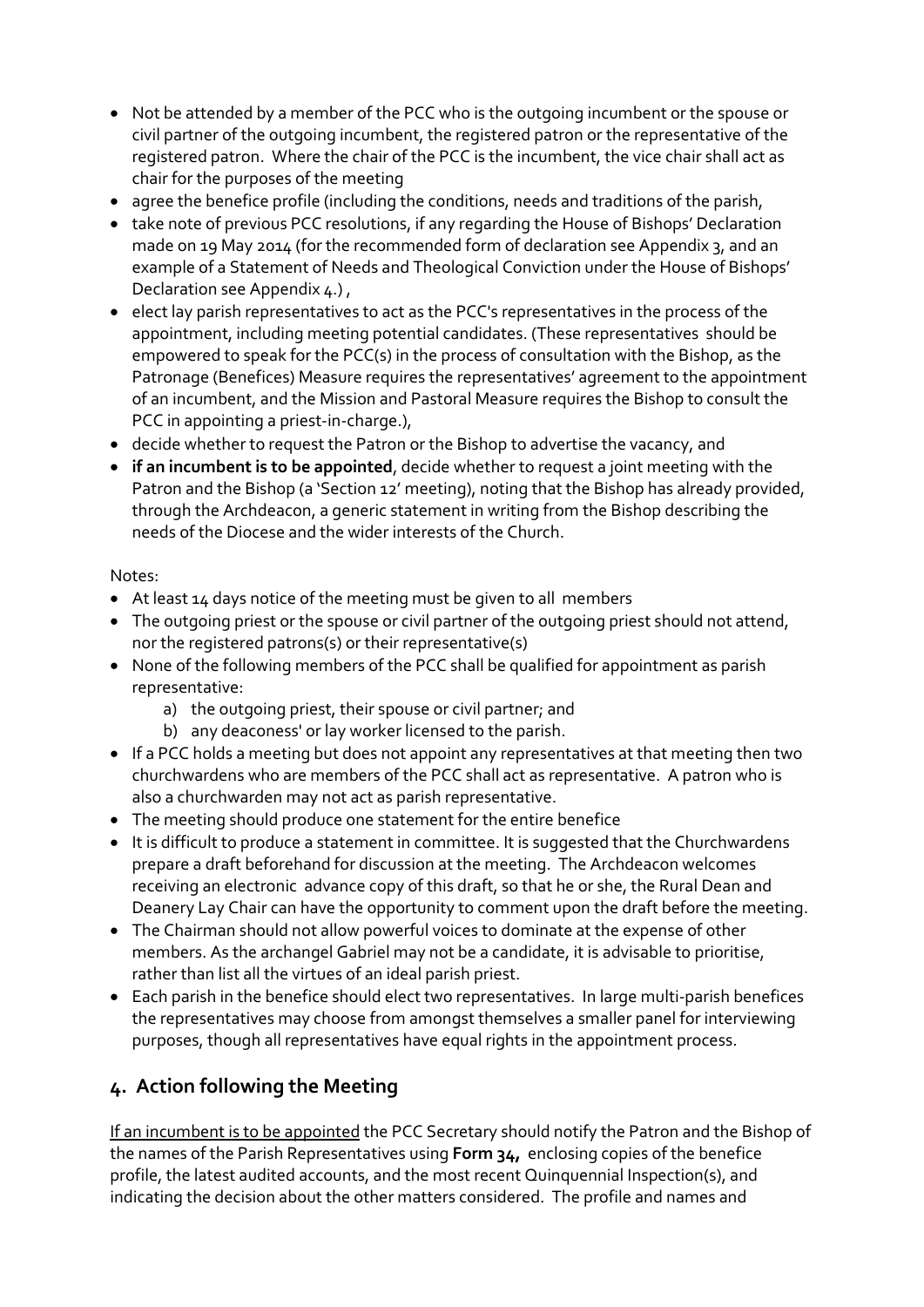addresses (including email addresses and telephone numbers) of the parish representatives should also be sent to the Archdeacon.

If presentation is suspended the benefice profile, together with a copy of the latest audited accounts, the most recent Quinquennial Inspection of the church and any other relevant information (e.g. parish magazine, photographs, maps etc) are then sent to the Diocesan Bishop. The PCC should choose parish representatives as if the procedure in the previous paragraph were being followed and the Secretary should also send a covering letter giving the names, addresses, email addresses and telephone numbers of the parish representatives, and the decisions relating to the other matters discussed. Copies of all these documents should also be sent to the Archdeacon.

## **5. Consultation**

The Patron and the Bishop (and his staff) will study the information supplied by the parish(es) and decide whether the appointment will be advertised. The Archdeacon will discuss the process of interviewing etc. with the patrons and parish representatives, and agree with them the date for the interviews and the arrangements for the candidates (and their spouses) to visit the benefice.

In some cases, the Patron, or the Bishop, may wish the parish representatives to meet one candidate rather than interview a number; this is usually the case if the Crown is Patron of the living. In that case the representatives must arrange to meet the candidate, show him/her the benefice and decide whether they believe the candidate is suitable and the right person to fill the vacancy.

# **6. The Decision**

Normally, when the parish representatives are involved in the interviewing process, the interviewing panel will agree with Bishop or Patron that the post should be offered to one of the candidates. If they have not been part of the formal interview, the parish representatives report back to the Patron or the Bishop, following their own meeting with the candidate. Legally, the right of presentation, or appointment, rests with the Patron or the Bishop, with the agreement of the parish representatives.

If all are agreed, the Patron or the Bishop will offer the post to the successful candidate, subject to the receipt of the necessary disclosure from the Disclosure and Barring Service (DBS).

In the case of **an incumbent** the legal process involves the Patron completing **Form 36** seeking the Bishop's approval of his nomination, and **Form 37** for the Parish Representatives. When these have been completed and signed, the Patron sends **Form 38** to the Bishop which gives formal notice of his presentation.

Under the provisions of the Measure as amended by the Legislative Reform (Patronage of Benefices) Order 2019, if the Patron fails to appoint an incumbent within eighteen months of the date of the vacancy then the right of presentation lapses to the Bishop (or at the request of the PCC to the Archbishop of Canterbury). If this occurs, the Registrar and the Bishop will inform the parish representatives of the action which has to be taken.

## **7. Announcements**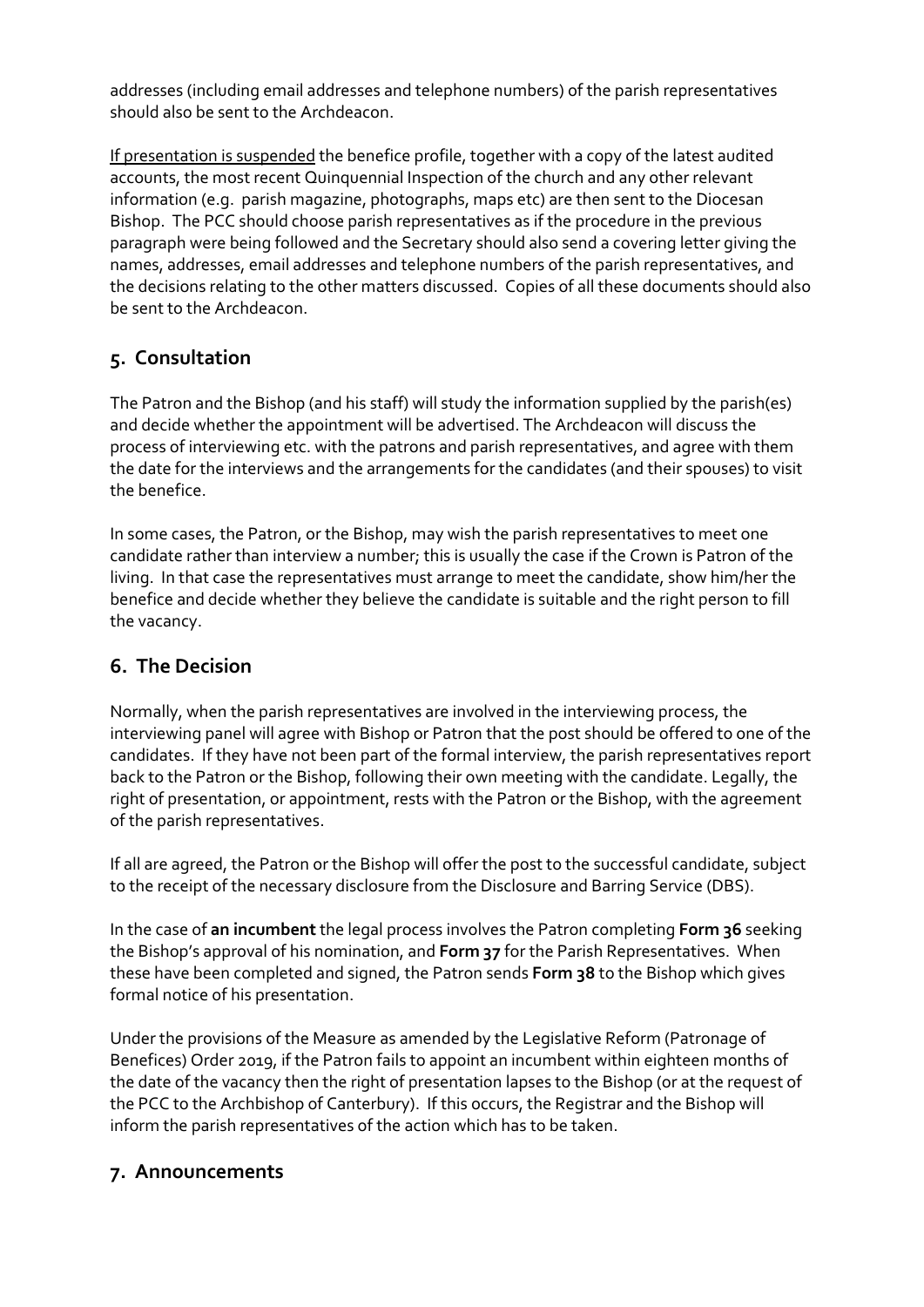News of the appointment should be made simultaneously in the new benefice and the candidate's previous benefice and will take the form of a notice provided by the Archdeacon; it is important that news does not leak out prematurely. Once the appointment has been announced in the benefice, and the DBS disclosure received, the notice of appointment ('the yellow') is issued by the Bishop's Office.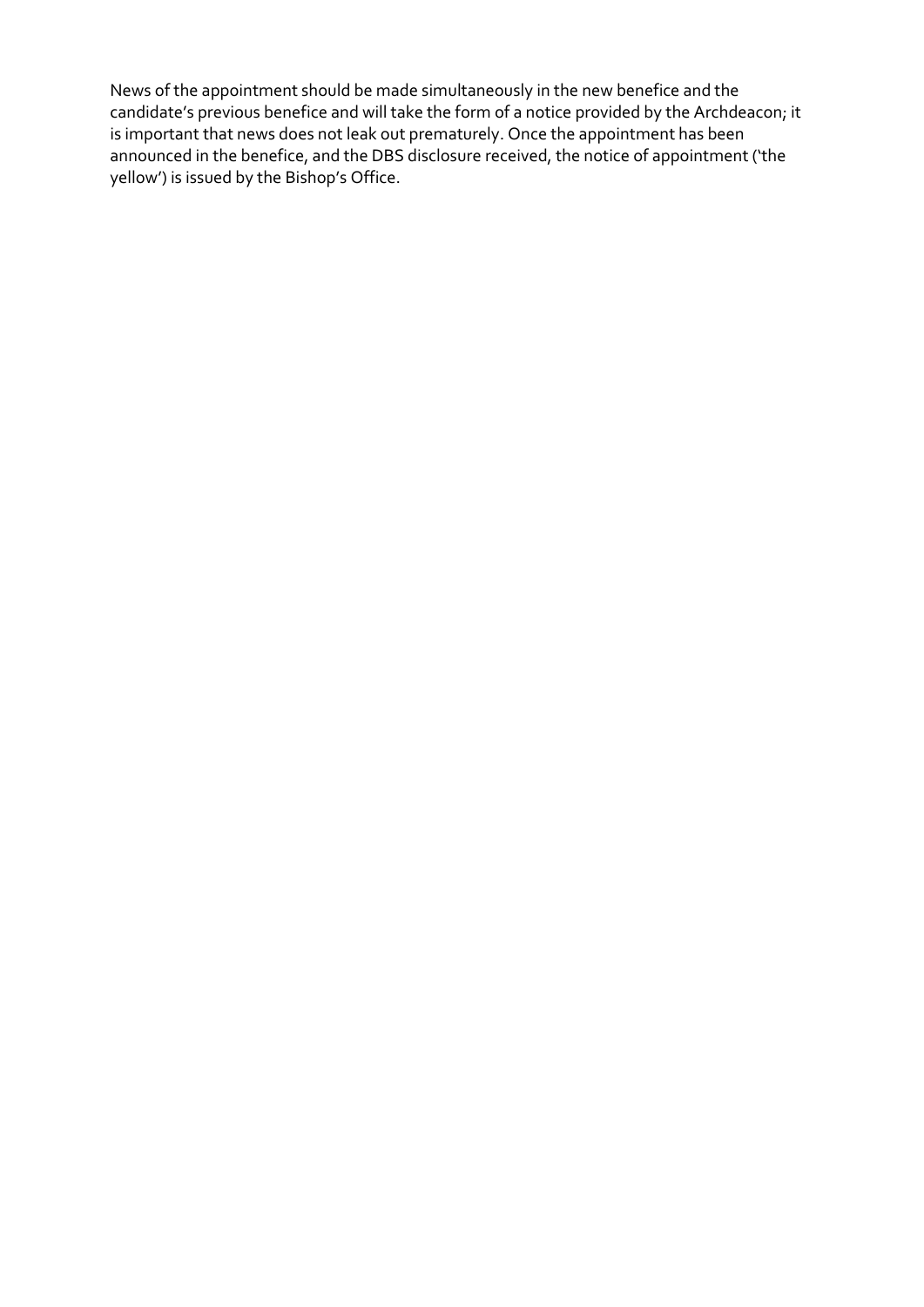## **COLLATION/INSTITUTION & INDUCTION or LICENSING & INSTALLATION**

If the new priest is to be **the incumbent** of the benefice, the Bishop of Peterborough or the Bishop of Brixworth will agree a date for his/her institution (called a collation when the Bishop is the sole patron), and induction by the Archdeacon.

If the new priest is to be **priest in charge** of the benefice, he/she will not be instituted but licensed and installed.

In practice, in either case, the Archdeacon will arrange the date and time of the service, in consultation with the Bishop, the Rural Dean, the Patrons, the benefice and the candidate, and the Bishop's Chaplain will then be in touch with the Rural Dean with regard to the order of service. The choice of which church in a multi-parish benefice hosts the service needs to take account of parish "turns", as well as practical issues such as access in darkness. If necessary, the Bishop's Office will issue a supplementary notice ('yellow') of the appointment giving this date.

The two services are very similar and the template for the service will be provided by the Bishop's Chaplain. The hymns and readings are normally chosen by the candidate. The service template will be supplied electronically and the benefice should print its own copies, incorporating the chosen hymns and readings etc. The Bishop should be notified of these in good time (usually at least a fortnight before the service) and informed of any other relevant details.

The Rural Dean will arrange the rehearsal and advise the parish on practical details about the service.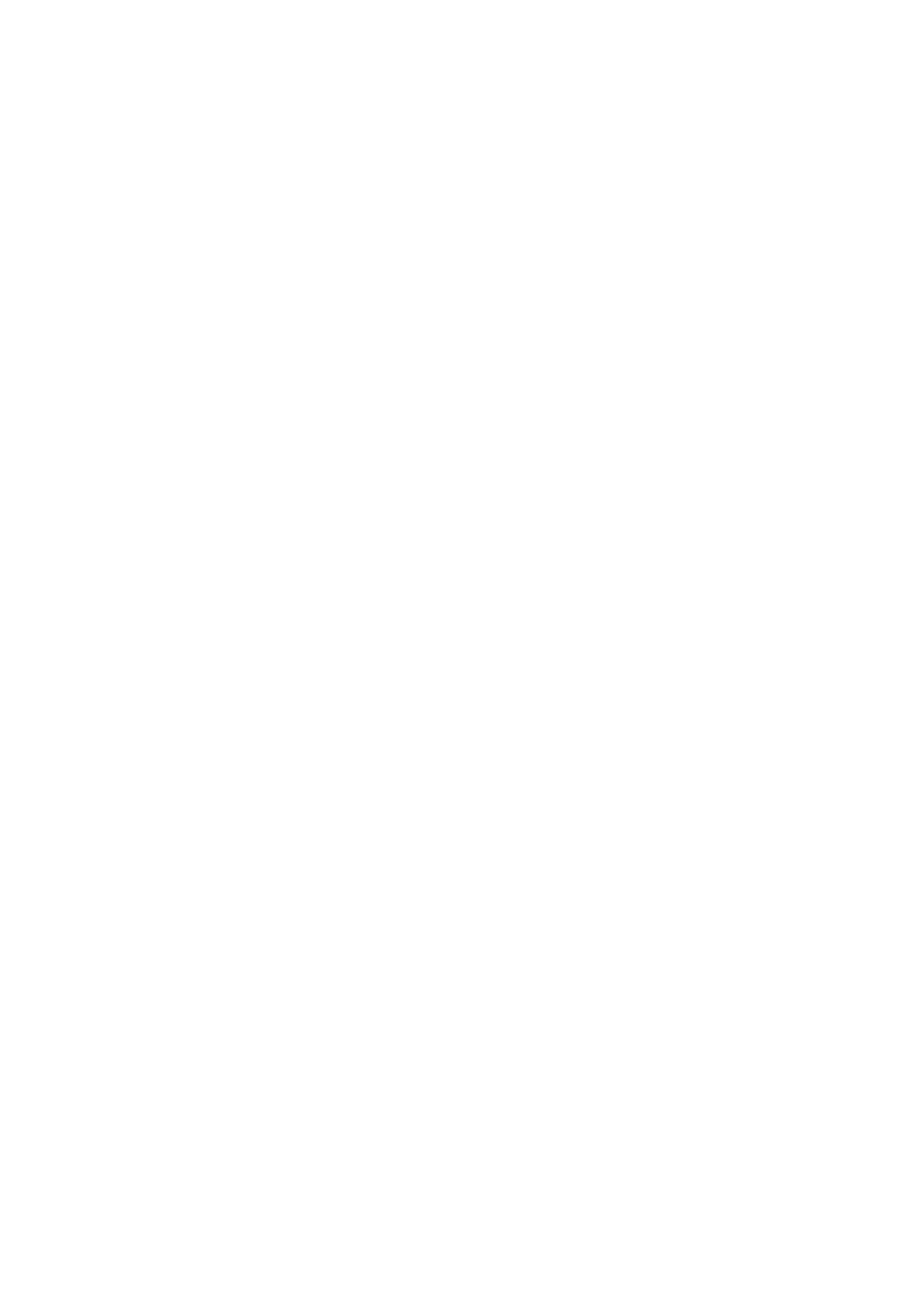### **INTRODUCTION**

1. The Patronage (Benefices) Measure 1986 (as amended) came into effect on 1st January 1989. Any benefice becoming vacant will be dealt with under the provisions of this Measure.

#### **THE PURPOSE OF THE MEASURE**

- 2. The Measure provides for the creation and maintenance in each diocese of a central register of Patrons of the livings of that diocese. The register will record the patrons, and in the case of there being more than one Patron, whose turn it is to appoint to the living next.
- 3. The second purpose of the Measure is to confine the exercise of Patronage to those who are actual communicant members of the Church of England or of a Church in communion with it. This means that when a vacancy occurs, the registered Patron is required to make a declaration that he is a communicant member of the Church of England, and if he is unable or does not wish (for whatever reason) to make that declaration, he will be required by law to nominate someone of his own choosing to act for him in making the appointment.
- 4. The third purpose of the Measure is to create a partnership in the making of appointments. A Patron is required to obtain the agreement of representatives appointed by the PCC as well as that of the Bishop before proceeding to offer the living to the priest whom he has chosen. The law formerly gave the Bishop little power in the matter, and gave to the Churchwardens only (not to the PCC) the right to make representations against the Patron's nominee. The Measure carries this a stage further and puts on a statutory basis what previously happened in good practice.

#### **GENERAL NOTE**

- 5. The statutory provisions are complex and detailed, and deal with various situations. In any case of doubt, the PCC should seek advice from the "Designated Officer", who in the case of this Diocese is the Diocesan Registrar, Miss Anna Spriggs, of 35 Thorpe Road, Peterborough. PE3 6AG (Tel. 01733-882831)
- 6. PCC Secretaries should pay careful attention to the time limits which are mentioned in this document and ensure that they are strictly kept.
- 7. Samples of the forms which will be used during the procedure for filling the vacancy are included in Appendix 2. (Numbers of these forms are given in brackets at the appropriate places in the main document.) When a Patron or PCC needs to use one of the prescribed forms, the forms in the appendix may be copied, or copies may be obtained from the Designated Officer, or downloaded and/or printed from the Diocesan Registry web site at *www.peterboroughdiocesanregistry.co.uk*.
- 8. Where benefices are held in **plurality**, they are treated as a multi-parish benefice for the purpose of the Measure. Where there is a **Team Council** or a properly established **Joint PCC**, the Team Council or Joint PCC will carry out the PCCs' functions under the Measure.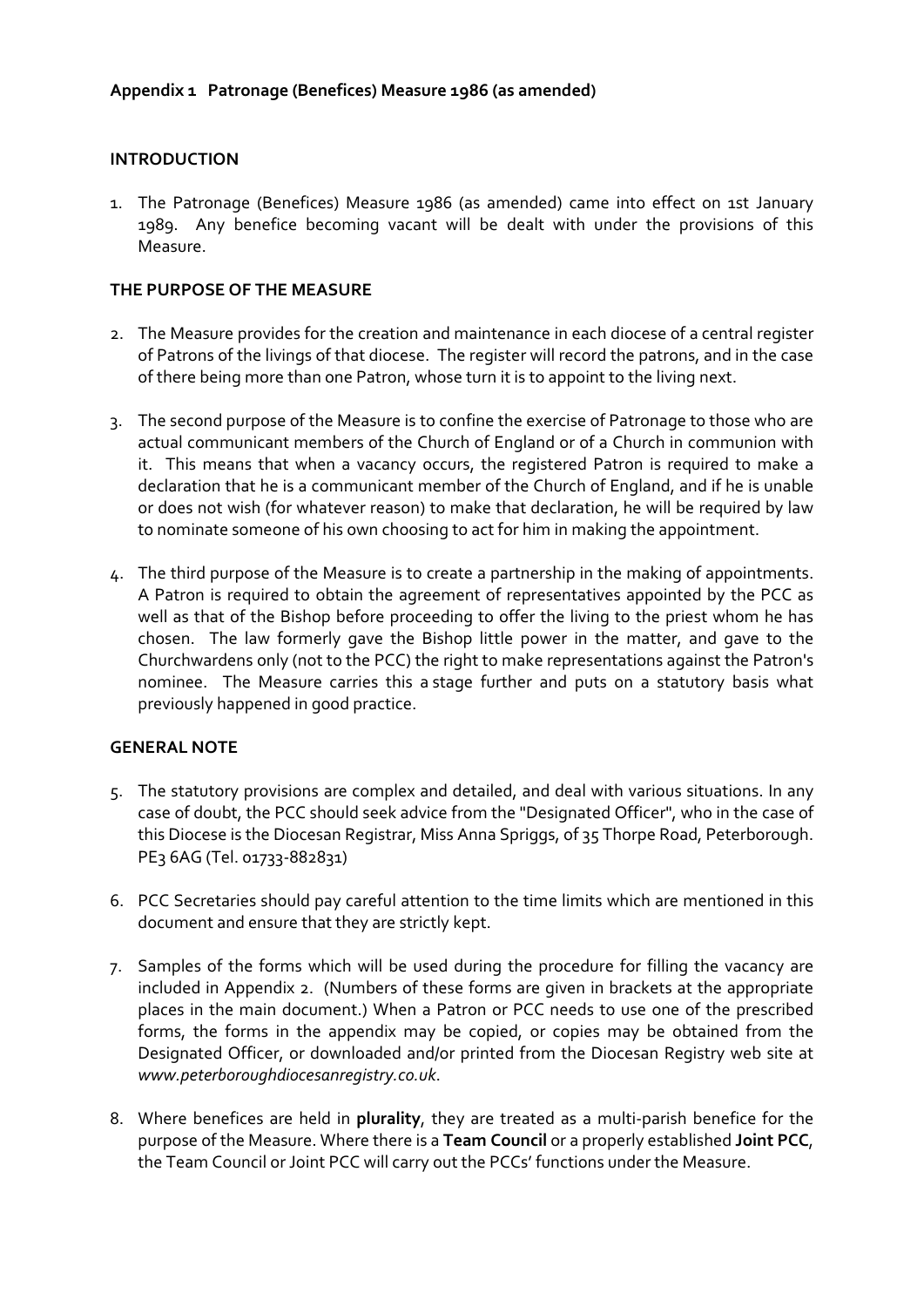- 9. Where Her Majesty the Queen, the Duke of Cornwall or the Lord Chancellor ("the Crown") is the sole Patron of a benefice, or it is the turn of any of them to present to a benefice, the normal provisions of the Measure on filling a benefice do not apply, other than Section 7 (dealing with the notification of vacancies in benefices).
- 10. The PCC(s) have the right to send the presenting Patron a statement describing the conditions, needs and traditions of the parish (the benefice profile), and a copy of the profile must be sent to the Bishop and should be copied to the Archdeacon. A PCC is not entitled to appoint any representatives or to request a statement from the Bishop on the needs of the diocese and wider Church in relation to the benefice (though Bishop Donald has produced a generic statement which the Archdeacon will make available), and none of the parties has the right to call for a joint meeting (Section 12 Meeting).
- 11. The provisions with regard to lapse do not apply to the rights of presentation belonging to the Crown, and the right to present remains until a priest accepts an offer of the benefice.
- 12. The right of Her Majesty the Queen to present a priest to a benefice where the outgoing incumbent has been appointed to a diocesan bishopric, or where the presenting Patron is the diocesan bishop and the see is vacant, is preserved. In these cases, the benefice is treated as a Crown benefice and the provisions outlined in paragraph 9 above apply. Where the outgoing incumbent has been made a diocesan bishop and the Crown appoints his successor, the Patron whose turn it would have been to present on that occasion has the next turn.
- 13. Where a vacancy arises at a time when the Diocese has no Bishop (a vacancy in see) the Bishop's right of patronage passes to the Crown. This includes cases where:-
	- 13.1 The Bishop is joint patron, in which case, the Crown acts as paramount patron; and
	- 13.2 The Bishop has appointed but not inducted and instituted a candidate, in which case the Crown will present.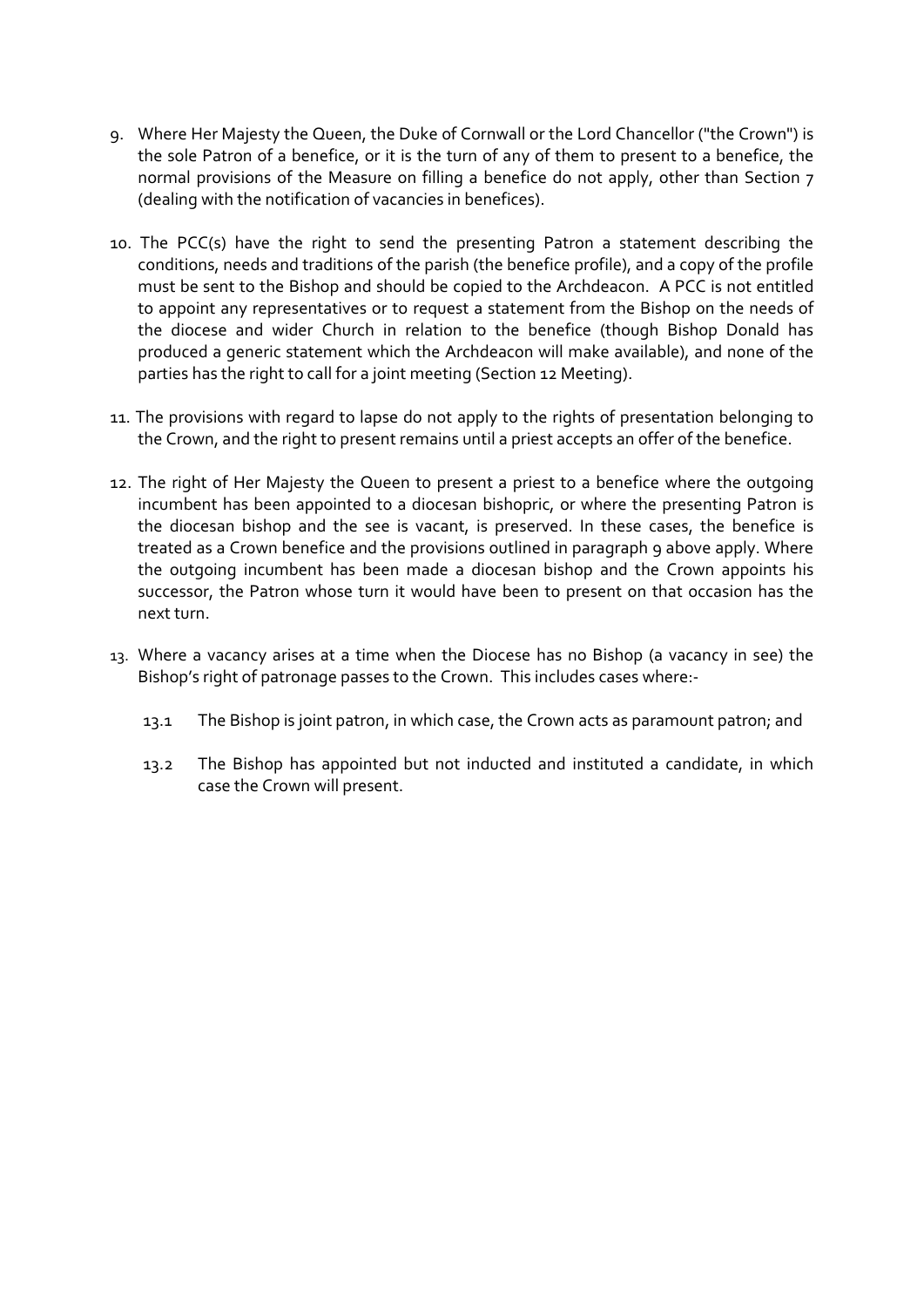## **Appendix 2 - Forms**

The following pages contain draft copies of the forms required under the Patronage (Benefices) Measure 1986 (as amended), when an incumbent is to be appointed. Their use is explained in the main document.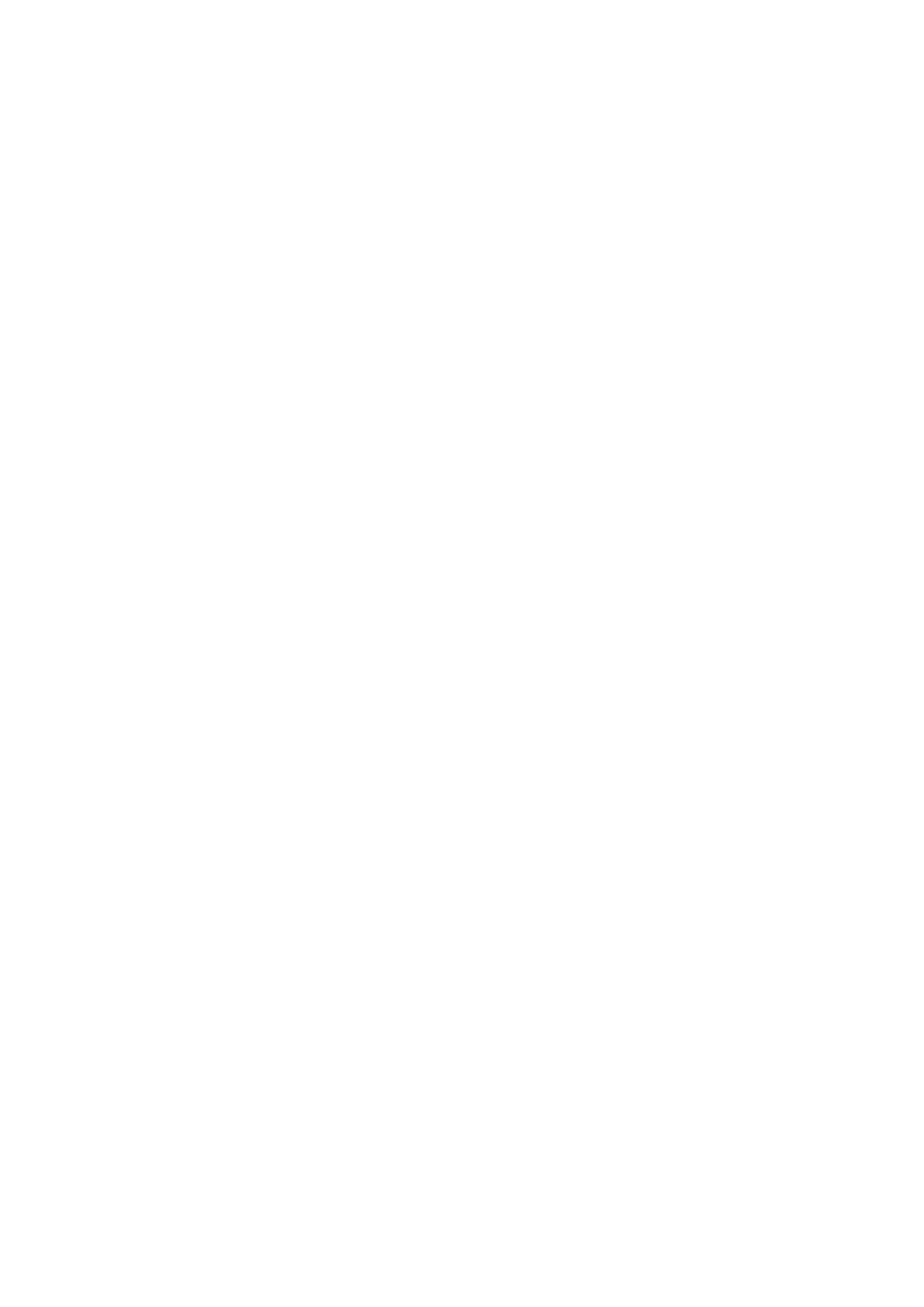PATRONAGE (BENEFICES) MEASURE 1986 (as amended)

#### **Declaration by Registered Patron (being an individual)**

Complete either Part A (below) or Part B (overleaf) of this form

Diocese **PETERBOROUGH** 

Benefice \_\_\_\_\_\_\_\_\_\_\_\_\_\_\_\_\_\_\_\_\_\_\_\_\_\_\_\_\_\_\_\_\_\_\_\_\_\_\_\_\_\_\_\_\_\_\_\_\_\_\_\_\_\_\_\_\_\_\_\_\_\_\_\_\_\_\_\_\_\_\_\_

#### **PART A: DECLARATION OF MEMBERSHIP**

To the Designated Officer

I, \_\_\_\_\_\_\_\_\_\_\_\_\_\_\_\_\_\_\_\_\_\_\_\_\_\_\_\_\_\_\_\_\_\_\_\_\_\_\_\_\_\_\_\_\_\_\_\_\_\_\_\_\_\_\_\_\_\_\_\_\_\_\_\_\_\_\_ (Full Name)

\* being the registered Patron of the above Benefice

OR \* being the holder for the time being of an office which is registered as Patron of the Benefice

OR \* being the donee of a power of attorney made by the registered Patron

hereby declare that

\* I am an actual communicant member of the Church of England

OR \* I am an actual communicant member of a Church in communion with the Church of England, namely,

 $\mathcal{L}_\text{max} = \mathcal{L}_\text{max} = \mathcal{L}_\text{max} = \mathcal{L}_\text{max} = \mathcal{L}_\text{max} = \mathcal{L}_\text{max} = \mathcal{L}_\text{max} = \mathcal{L}_\text{max} = \mathcal{L}_\text{max} = \mathcal{L}_\text{max}$ 

OR \*\* I am a clerk in Holy Orders

and I confirm that I will be acting personally during the vacancy of the above Benefice. All communications concerning the vacancy should be sent to me at the following address:

\_\_\_\_\_\_\_\_\_\_\_\_\_\_\_\_\_\_\_\_\_\_\_\_\_\_\_\_\_\_\_\_\_\_\_\_\_\_\_\_\_\_\_\_\_\_\_\_\_\_\_\_\_\_\_\_\_\_\_\_\_\_\_\_\_\_\_\_\_\_\_\_\_\_\_\_\_\_\_\_\_\_\_

 \_\_\_\_\_\_\_\_\_\_\_\_\_\_\_\_\_\_\_\_\_\_\_\_\_\_\_\_\_\_\_\_\_\_\_\_\_\_\_\_\_\_\_\_\_\_\_\_\_\_\_\_\_\_\_\_\_\_\_\_\_\_\_\_\_\_\_\_\_\_\_\_\_\_\_\_\_\_\_\_\_\_\_ \_\_\_\_\_\_\_\_\_\_\_\_\_\_\_\_\_\_\_\_\_\_\_\_\_\_\_\_\_\_\_\_\_\_\_\_\_\_\_\_\_\_\_\_\_\_\_\_\_\_\_\_\_\_\_\_\_\_\_\_\_\_\_\_\_\_\_\_\_\_\_\_\_\_\_\_\_\_\_\_\_\_\_ \_\_\_\_\_\_\_\_\_\_\_\_\_\_\_\_\_\_\_\_\_\_\_\_\_\_\_\_\_\_\_\_\_\_\_\_\_\_\_\_\_\_\_\_\_\_\_\_\_\_\_\_\_\_\_\_\_\_\_\_\_\_\_\_\_\_\_\_\_\_\_\_\_\_\_\_\_\_\_\_\_\_\_ Dated this day of 20 Signed \_\_\_\_\_\_\_\_\_\_\_\_\_\_\_\_\_\_\_\_\_\_\_\_\_\_\_\_\_\_\_\_\_\_\_\_

Presenting Patron

*Note: In accordance with Section 9 of the Patronage (Benefices) Measure 1986 (as amended), this form must be returned to the Designated Officer within two months of the occurrence of the vacancy. Failure to return the form within that period will mean that the vacancy will be filled without recourse to the Patron.* 

*\* Delete as appropriate.* 

*\*\* Inset name of Church. Advice will be given by the Registrar as to which churches are in communion with the Church of England.*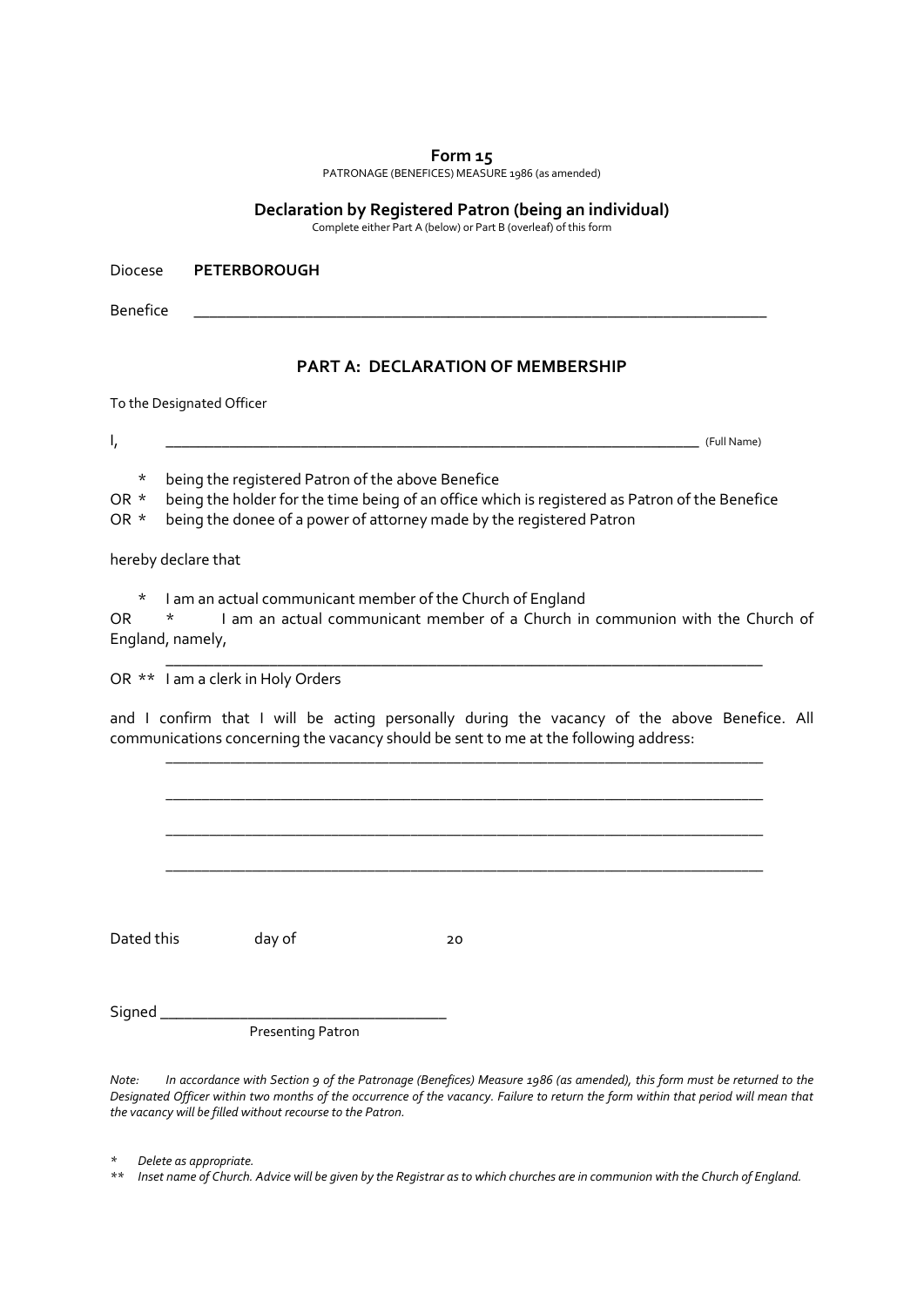PATRONAGE (BENEFICES) MEASURE 1986 (as amended)

| Complete either Part A (overleaf) or Part B (below) of this form |  |  |
|------------------------------------------------------------------|--|--|
|------------------------------------------------------------------|--|--|

| <b>Diocese</b>                     | <b>PETERBOROUGH</b>                                                                                                                     |                                                                                                                                  |
|------------------------------------|-----------------------------------------------------------------------------------------------------------------------------------------|----------------------------------------------------------------------------------------------------------------------------------|
| <b>Benefice</b>                    |                                                                                                                                         |                                                                                                                                  |
|                                    |                                                                                                                                         | <b>PART B: APPOINTMENT OF REPRESENTATIVE</b>                                                                                     |
|                                    | To the Designated Officer                                                                                                               |                                                                                                                                  |
| ι,                                 |                                                                                                                                         | (Full Name)                                                                                                                      |
| $^\star$<br>$\star$<br>OR.<br>OR * | being the registered Patron of the above Benefice<br>being the donee of a power of attorney made by the registered Patron<br><b>AND</b> | being the holder for the time being of an office which is registered as Patron of the Benefice                                   |
| $^\star$<br>OR<br>$\star$          | being unable to make the declaration required by the Measure<br>being unable to discharge the Patron's functions on this occasion       |                                                                                                                                  |
| hereby appoint **                  |                                                                                                                                         |                                                                                                                                  |
| of                                 |                                                                                                                                         |                                                                                                                                  |
|                                    |                                                                                                                                         |                                                                                                                                  |
| Dated this                         | discharge my functions under the above Measure.<br>day of                                                                               | to act as my representative on the occurrence of the vacancy or impending vacancy in the Benefice and authorise him/her to<br>20 |
|                                    |                                                                                                                                         |                                                                                                                                  |
| Signed                             |                                                                                                                                         |                                                                                                                                  |
|                                    | <b>Presenting Patron</b>                                                                                                                |                                                                                                                                  |
|                                    |                                                                                                                                         | <b>DECLARATION OF MEMBERSHIP</b>                                                                                                 |
| ι,<br>*<br>OR *                    | I am an actual communicant member of the Church of England                                                                              | hereby declare that<br>I am an actual communicant member of a Church in communion with the Church of England, namely,            |
| OR **                              | I am a clerk in Holy Orders                                                                                                             |                                                                                                                                  |
| Dated this                         | day of                                                                                                                                  | 20                                                                                                                               |
| Signed_                            | Patron's Representative                                                                                                                 |                                                                                                                                  |
|                                    |                                                                                                                                         |                                                                                                                                  |

*Note: In accordance with Section 9 of the Patronage (Benefices) Measure 1986 (as amended), this form must be returned to the Designated Officer within two months of the occurrence of the vacancy. Failure to return the form within that period will mean that the vacancy will be filled without recourse to the Patron.* 

*\* Delete as appropriate.* 

*\*\* Inset name of Church. Advice will be given by the Registrar as to which churches are in communion with the Church of England.*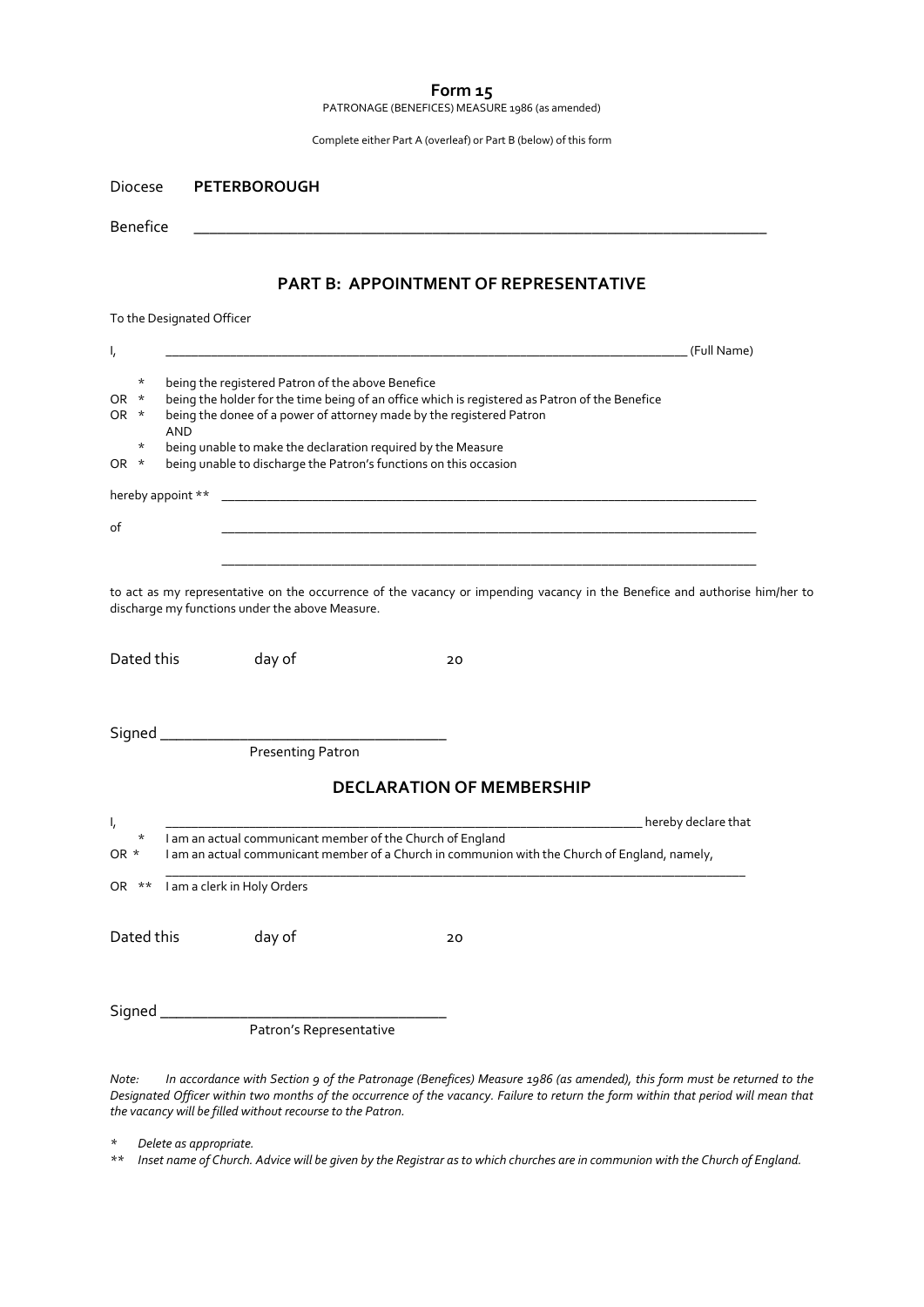#### **Form 16**  PATRONAGE (BENEFICES) MEASURE 1986 (as amended)

|  | Appointment by a Body of a Representative (not being an individual) |  |
|--|---------------------------------------------------------------------|--|
|--|---------------------------------------------------------------------|--|

| Diocese            | <b>PETERBOROUGH</b>                                        |                                                                                                                                   |         |
|--------------------|------------------------------------------------------------|-----------------------------------------------------------------------------------------------------------------------------------|---------|
| Benefice           |                                                            | <u> 1989 - Jan Samuel Barbara, marka a shekara ta 1989 - An tsara tsara tsara tsara tsara tsara tsara tsara tsar</u>              |         |
| $\mathsf{I}_i$     |                                                            |                                                                                                                                   |         |
| of                 |                                                            |                                                                                                                                   |         |
|                    |                                                            |                                                                                                                                   |         |
|                    |                                                            |                                                                                                                                   |         |
|                    | the registered patron of the above Benefice declare that   |                                                                                                                                   |         |
|                    |                                                            | <u> 2000 - 2000 - 2000 - 2000 - 2000 - 2000 - 2000 - 2000 - 2000 - 2000 - 2000 - 2000 - 2000 - 2000 - 2000 - 200</u>              | $\star$ |
|                    |                                                            |                                                                                                                                   |         |
|                    |                                                            |                                                                                                                                   |         |
| current vacancy.   |                                                            | has been duly authorised to act as the representative of the registered Patron and to discharge the Patron's functions during the |         |
| Dated this         | day of                                                     | .20                                                                                                                               |         |
|                    |                                                            |                                                                                                                                   |         |
|                    | Chairman/Secretary/Clerk/†                                 |                                                                                                                                   |         |
|                    |                                                            | <b>DECLARATION OF MEMBERSHIP</b>                                                                                                  |         |
| $***$              | I am an actual communicant member of the Church of England |                                                                                                                                   |         |
| OR<br>$***$<br>*** |                                                            | I am an actual communicant member of a Church in communion with the Church of England, namely,                                    |         |
| $***$<br>OR        | I am a clerk in Holy Orders                                |                                                                                                                                   |         |
| Dated this         | day of                                                     | 20                                                                                                                                |         |
|                    |                                                            |                                                                                                                                   |         |
|                    | Patron's Representative                                    |                                                                                                                                   |         |

*<sup>†</sup> Delete as appropriate or insert designation of responsible officer.* 

*<sup>\*</sup> Insert full name and address (in capitals) of the representative acting.* 

*<sup>\*\*</sup> Delete as appropriate.* 

*<sup>\*\*\*</sup> Inset name of Church. Advice will be given by the Registrar as to which churches are in communion with the Church of England.*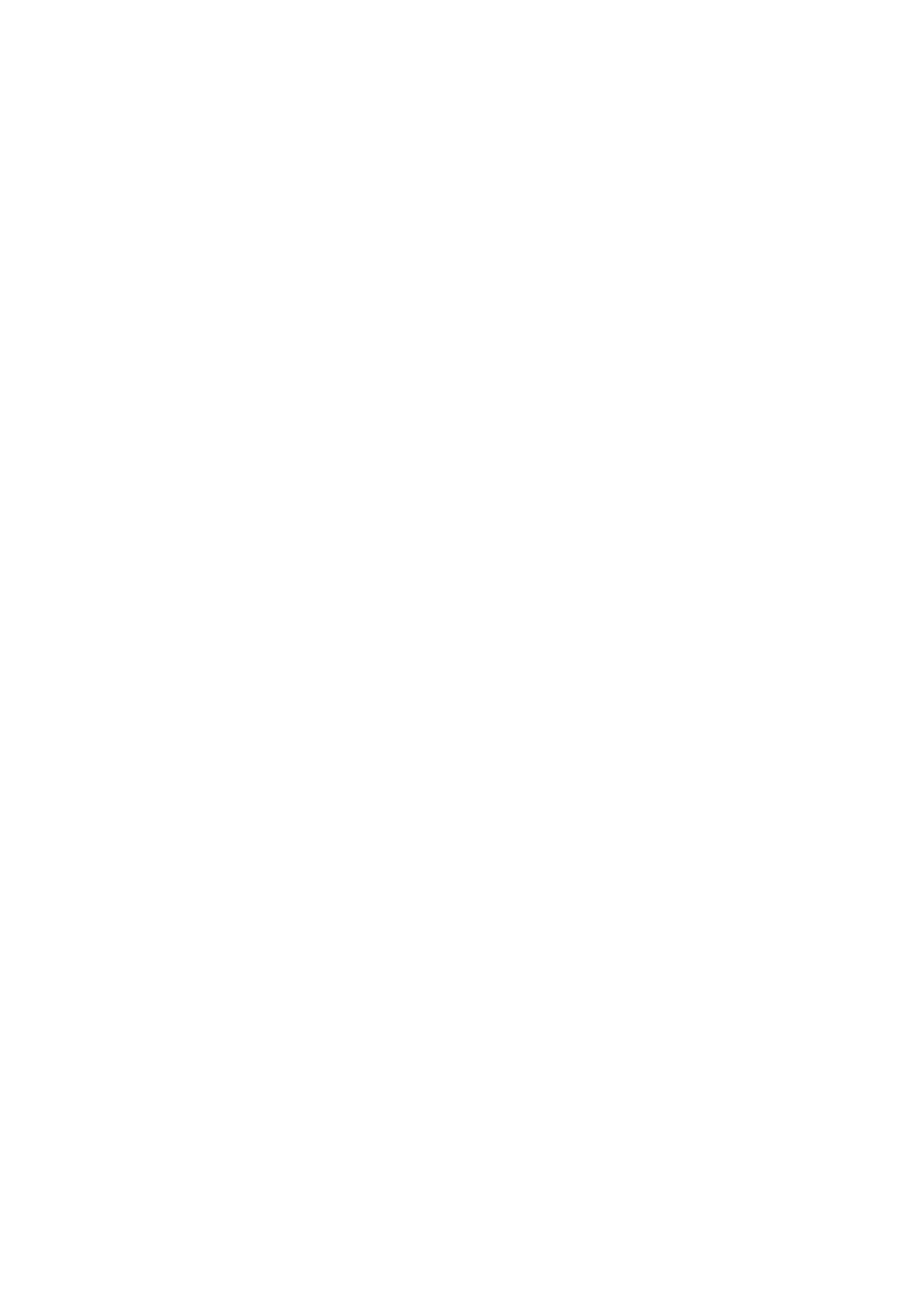#### **Form 34 PATRONAGE (BENEFICES) MEASURE 1986 (as amended)**

#### **Appointment of Parish Representatives**

| Diocese  |   | <b>PETERBOROUGH</b>                                                            |
|----------|---|--------------------------------------------------------------------------------|
| Benefice | ÷ |                                                                                |
| To:      |   | The Bishop of the Diocese<br>The Presenting Patron                             |
|          |   | 1. I hereby give you notice that, at [a] duly convened meeting[s] of the Paroc |

1. I hereby give you notice that, at [a] duly convened meeting[s] of the Parochial Church Council, which took place on \_\_\_\_\_\_\_\_\_\_\_\_\_\_\_\_\_\_\_\_\_\_\_\_\_\_\_ [and on \_\_\_\_\_\_\_\_\_\_\_\_\_\_\_\_\_\_\_\_\_\_\_\_\_\_\_\_\_\_ ] the following persons were appointed as the representative[s] of the Council in connection with the appointment of a new Incumbent:

| Full Name <sup>1</sup><br>Address              |  |
|------------------------------------------------|--|
| Email                                          |  |
| Telephone<br>Full Name <sup>1</sup><br>Address |  |
| Email<br>Telephone                             |  |

2. I attach a copy of the statement prepared by the Council describing the conditions, needs and traditions of the Parish

3. The Council resolved:

(a) to request the presenting Patron to consider advertising the vacancy  $\frac{2}{I}$ ;

(b) to request a meeting under section 12 of the Patronage (Benefices) Measure 1986 (as amended)<sup>2</sup> (c) to request a statement in writing from the Bishop describing in relation to the Benefice the needs of the Diocese and the wider interests of the Church<sup>2</sup>

[(d) [to pass][not to pass] a resolution under the House of Bishops' Declaration, (a copy of which is annexed to this form.)<sup>3</sup>

| Dated this                                      | day of | 20                       |
|-------------------------------------------------|--------|--------------------------|
|                                                 |        |                          |
| Secretary to the ______________________________ |        | Parochial Church Council |

*1 Complete in BLOCK CAPITALS* 

*2 Delete or amend as appropriate* 

*3 Delete or amend as appropriate.*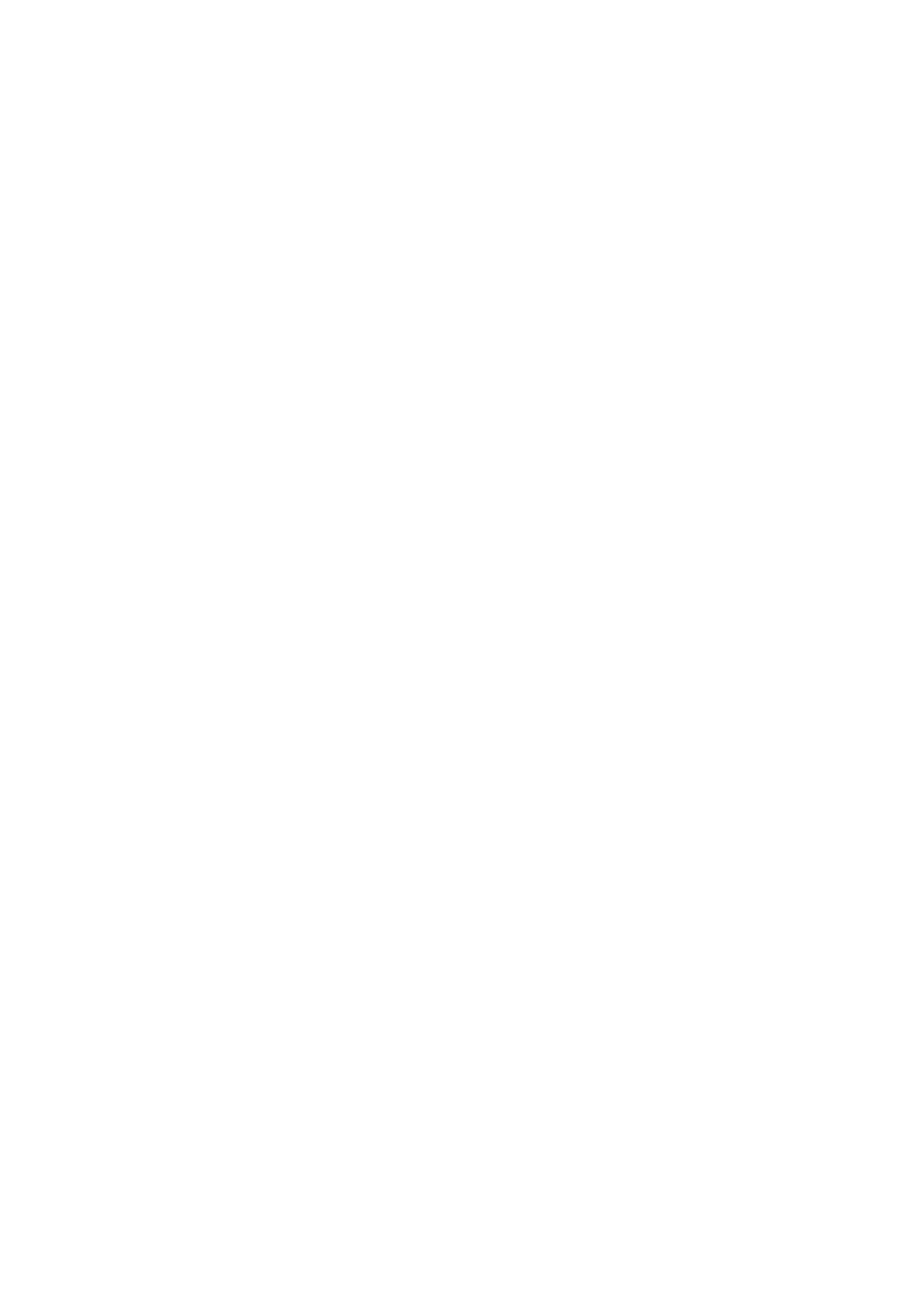#### **PATRONAGE (BENEFICES) MEASURE 1986 (as amended)**

## **Notice from Bishop or Patron to Parochial Church Council requesting a Section 12 Meeting**

|             | Diocese of PETERBOROUGH                                                                                              |                                                                                                             |  |
|-------------|----------------------------------------------------------------------------------------------------------------------|-------------------------------------------------------------------------------------------------------------|--|
| Benefice of |                                                                                                                      |                                                                                                             |  |
|             | To the Secretary of the Parochial Church Council                                                                     |                                                                                                             |  |
| or          |                                                                                                                      |                                                                                                             |  |
| ۱,          | <u> 1980 - Johann Barbara, martxa alemaniar amerikan basar da da a shekara a shekara a shekara a shekara a sheka</u> | [the presenting Patron] [the representative of the presenting Patron] <sup>1</sup> hereby request a meeting |  |
|             | under Section 12 of the Measure                                                                                      |                                                                                                             |  |
| Dated this  | day of                                                                                                               | 20                                                                                                          |  |
|             | [Bishop of the Diocese] <sup>1</sup>                                                                                 |                                                                                                             |  |
|             | [Presenting Patron] <sup>1</sup><br>[Presenting Patron's Representative] <sup>1</sup>                                |                                                                                                             |  |

*NOTE:*

*This notice must be sent to the Secretary of the Parochial Church Council not later than ten days after the Form 34 notice has been received*

*1Delete as appropriate.*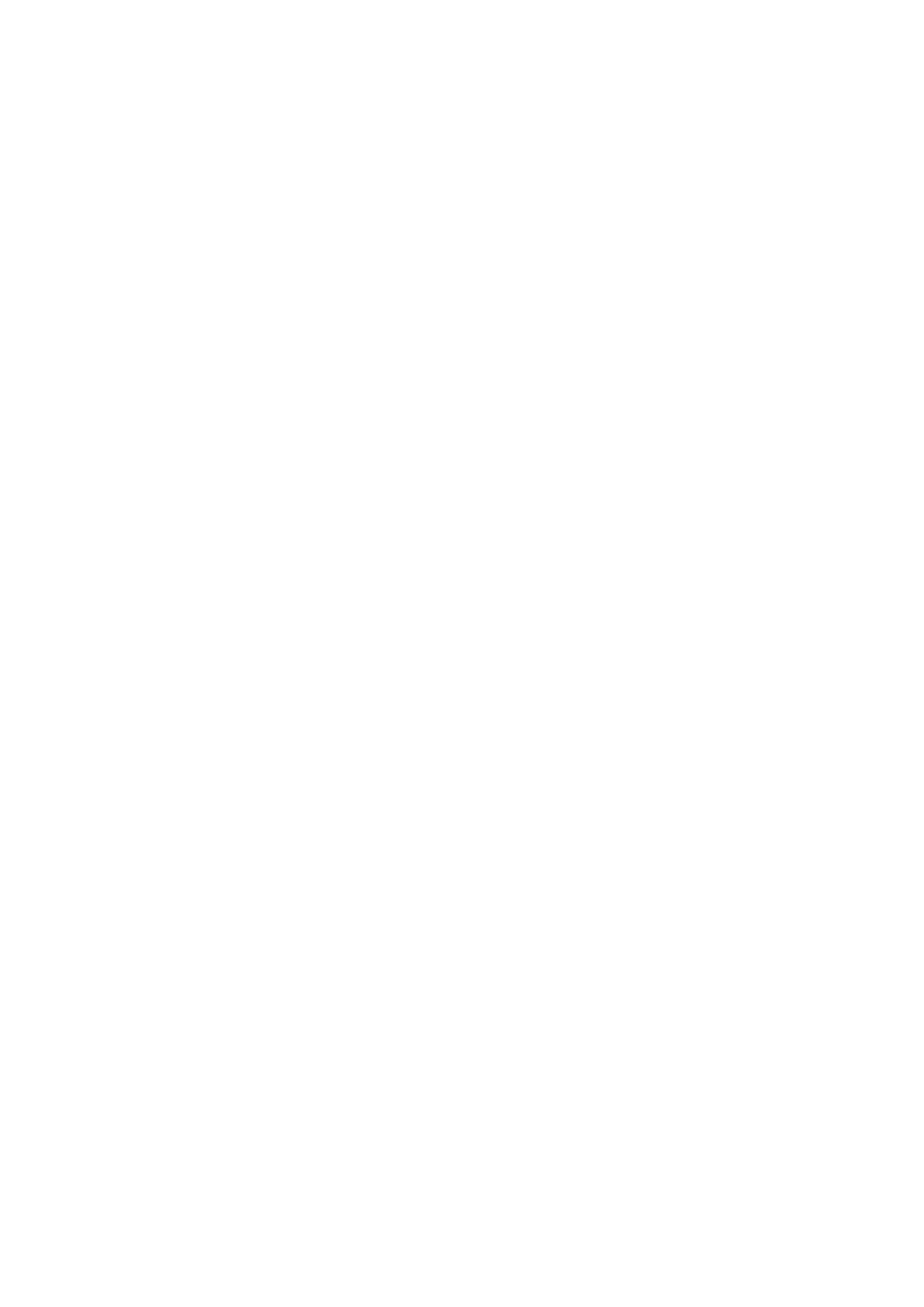**PATRONAGE (BENEFICES) MEASURE 1986 (as amended)**

## **Approval by Bishop of Offer of Benefice**

| Diocese of                   | <b>PETERBOROUGH</b>                                        |                                                                                                       |  |
|------------------------------|------------------------------------------------------------|-------------------------------------------------------------------------------------------------------|--|
| Benefice of                  |                                                            |                                                                                                       |  |
| To the Bishop of the Diocese |                                                            |                                                                                                       |  |
|                              |                                                            |                                                                                                       |  |
|                              | approval as Bishop to my making an offer to:               | being the [presenting Patron] [Patron's representative] <sup>1</sup> , hereby request your Lordship's |  |
| Full Name <sup>2</sup>       |                                                            |                                                                                                       |  |
| Address                      |                                                            |                                                                                                       |  |
| Office                       |                                                            |                                                                                                       |  |
| Dated this                   | day of                                                     | 20                                                                                                    |  |
| Signed                       | [Presenting Patron] [Patron's Representative] <sup>1</sup> |                                                                                                       |  |

### **ENDORSEMENT** (to be completed by the Bishop)

I hereby approve your making of an offer to the above-named priest to present him to the above benefice<sup>1</sup>

or

I do not approve your making of an offer to the above-named priest to present him to the above benefice for the following reasons:<sup>1</sup>

Dated this day of 20

Signed \_\_\_\_\_\_\_\_\_\_\_\_\_\_\_\_\_\_\_\_\_\_\_\_\_\_\_\_\_\_\_\_\_\_

Bishop of the Diocese

*NOTE: Unless the notice of refusal to approve the making of an offer is received within four weeks beginning with the date on which this notice is sent, the Bishop "will be deemed to have given his approval.*

*<sup>1</sup>Delete as appropriate* 

*2 Insert full name and address in block capitals and details of present office (if any).*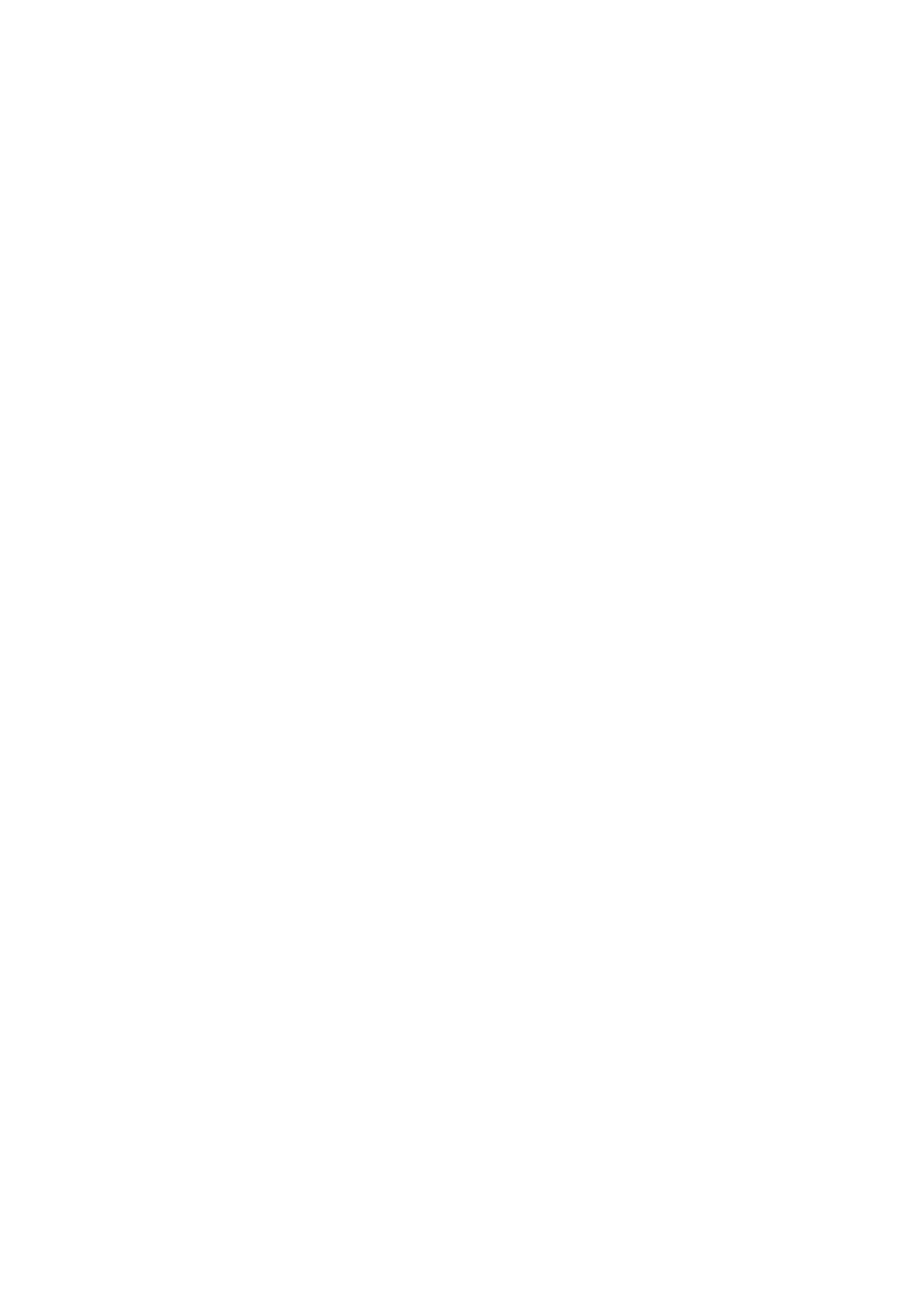**PATRONAGE (BENEFICES) MEASURE 1986 (as amended)**

|                        |                                              | Approval by Parish Representatives of Offer of Benefice                                                       |  |
|------------------------|----------------------------------------------|---------------------------------------------------------------------------------------------------------------|--|
| Diocese of             | <b>PETERBOROUGH</b>                          |                                                                                                               |  |
| Benefice of            |                                              |                                                                                                               |  |
|                        | To the Parish Representatives                |                                                                                                               |  |
|                        |                                              |                                                                                                               |  |
|                        |                                              |                                                                                                               |  |
|                        |                                              | being the [presenting Patron] [Patron's representative] <sup>1</sup> , hereby request your approval as Parish |  |
|                        | Representatives to my making an offer to:    |                                                                                                               |  |
| Full Name <sup>2</sup> |                                              |                                                                                                               |  |
| Address                |                                              |                                                                                                               |  |
| Office                 |                                              |                                                                                                               |  |
| Dated this             | day of                                       | 20                                                                                                            |  |
| Signed                 | [Presenting Patron][Patron's Representative] |                                                                                                               |  |

#### **ENDORSEMENT (to be completed by the Parish Representatives)**

We hereby approve your making of an offer to the above-named priest to present him to the above benefice $1$ 

or

We do not approve your making of an offer to the above-named priest to present him to the above benefice for the following reasons:<sup>1</sup>

| Dated this | day of | 20 |
|------------|--------|----|
| Signed     |        |    |

#### Parish Representatives

*NOTE: Unless the notice of refusal to approve the making of an offer is received within five weeks beginning with the date on which this notice is sent, the Parish Representatives will be deemed to have given their approval.*

*<sup>1</sup>Delete as appropriate*

*2 Insert full name and address in block capitals and details of present office (if any).*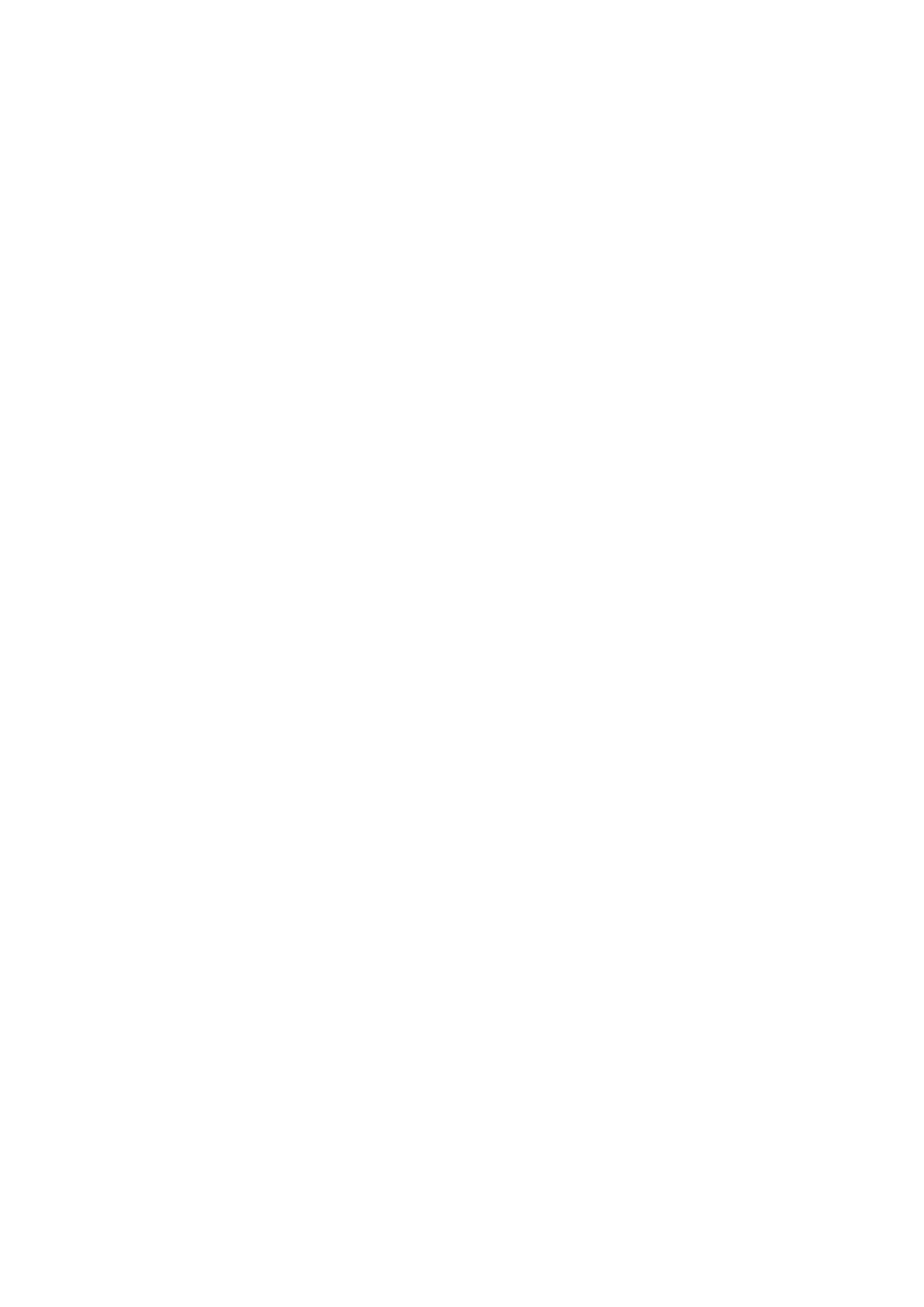**PATRONAGE (BENEFICES) MEASURE 1986 (as amended)**

## **Notice of Presentation**

Diocese of **PETERBOROUGH** 

Benefice of

To the Bishop of the Diocese

1. I, \_\_\_\_\_\_\_\_\_\_\_\_\_\_\_\_\_\_\_\_\_\_\_\_\_\_\_\_\_\_\_\_\_\_\_\_\_\_\_\_\_\_\_\_\_\_\_\_\_\_\_\_\_\_\_\_\_\_\_\_\_\_\_\_\_, being [the representative of]<sup>1</sup> the registered Patron with respect to the vacancy of the above benefice hereby present to you for admission to the benefice: The Reverend \_\_\_\_\_\_\_\_\_\_\_\_\_\_\_\_\_\_\_\_\_\_\_\_\_\_\_\_\_\_\_\_\_\_\_\_\_\_\_\_\_\_\_\_\_\_\_\_\_\_\_\_\_\_\_ at present<sup>2</sup>  $\qquad \qquad$ 

2. I confirm that the requirements of the Patronage (Benefices) Measure 1986 (as amended) have been complied with and the approvals of the parish representatives obtained.

\_\_\_\_\_\_\_\_\_\_\_\_\_\_\_\_\_\_\_\_\_\_\_\_\_\_\_\_\_\_\_\_\_\_\_\_\_\_\_\_\_\_\_\_\_\_\_\_\_\_\_\_\_\_\_

Dated this day of 20

Signed

Presenting Patron

*<sup>1</sup>Delete if inappropriate* 

*2 Insert present preferment (e.g. assistant curate, team vicar, incumbent, chaplain of \_\_\_\_\_\_, or as appropriate.*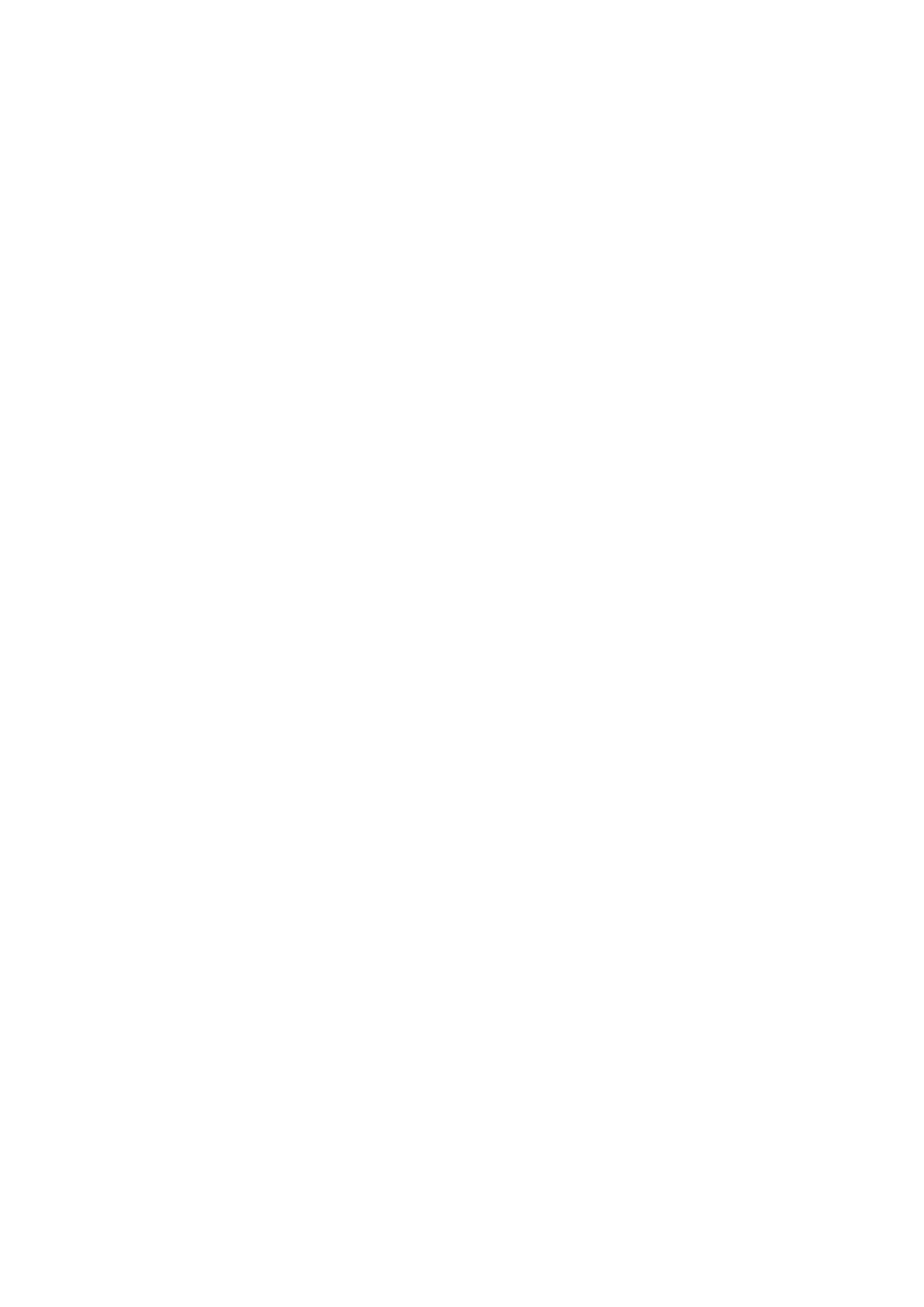## **Appendix 3**

## **House of Bishops' Declaration on the Ministry of Bishops and Priests**  made on  $19^{th}$  May 2014

The recommended form of the resolution passed by the PCC is as follows:

'[For the sake of the unity of our Parish,] This PCC requests, on the grounds of theological conviction set out in the statement appended to this Resolution, that arrangements be made for it in accordance with the House of Bishops' Declaration on the ministry of Bishops and Priests.'